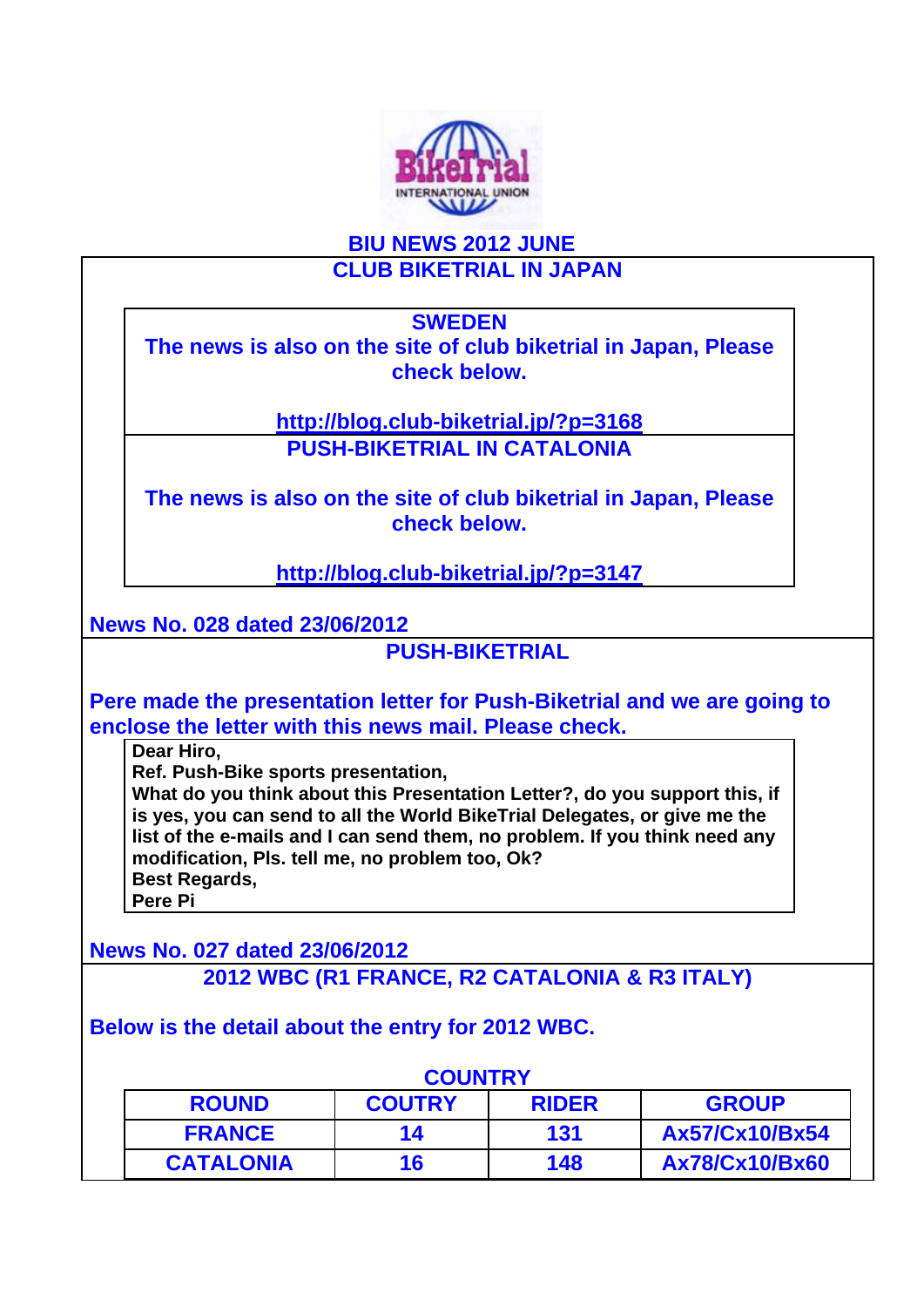| <b>ITALY</b>                                                                                                                                                                                                                                                                                                                                                                                                                                                                                                                                                                                                                                                                             | 16                           | 99 | <b>Ax76/Cx8/Bx37</b> |
|------------------------------------------------------------------------------------------------------------------------------------------------------------------------------------------------------------------------------------------------------------------------------------------------------------------------------------------------------------------------------------------------------------------------------------------------------------------------------------------------------------------------------------------------------------------------------------------------------------------------------------------------------------------------------------------|------------------------------|----|----------------------|
| Below are some matters we have now.                                                                                                                                                                                                                                                                                                                                                                                                                                                                                                                                                                                                                                                      |                              |    |                      |
|                                                                                                                                                                                                                                                                                                                                                                                                                                                                                                                                                                                                                                                                                          | <b>CATALONIA</b>             |    |                      |
| Dear,                                                                                                                                                                                                                                                                                                                                                                                                                                                                                                                                                                                                                                                                                    |                              |    |                      |
| It's OK, but, you change Invited for YES. Then how has account<br>the invited riders? Thank's                                                                                                                                                                                                                                                                                                                                                                                                                                                                                                                                                                                            |                              |    |                      |
| <b>Administration BAC / BUE</b>                                                                                                                                                                                                                                                                                                                                                                                                                                                                                                                                                                                                                                                          |                              |    |                      |
| Dear Angel,                                                                                                                                                                                                                                                                                                                                                                                                                                                                                                                                                                                                                                                                              |                              |    |                      |
| For my side, answer is only YES or NO. INVITE is your reason. In case<br>that you have more than 20 riders per day (except the additional<br>capacity for less entry to the limit), you should take some riders out<br>from the list.<br>But you are the one to decide the riders.                                                                                                                                                                                                                                                                                                                                                                                                       |                              |    |                      |
| <b>Sincerely yours,</b>                                                                                                                                                                                                                                                                                                                                                                                                                                                                                                                                                                                                                                                                  |                              |    |                      |
| <b>Hiro</b>                                                                                                                                                                                                                                                                                                                                                                                                                                                                                                                                                                                                                                                                              |                              |    |                      |
| <b>Dear Angel,</b>                                                                                                                                                                                                                                                                                                                                                                                                                                                                                                                                                                                                                                                                       |                              |    |                      |
| Actually, as I explained you before, you should not put those riders in<br>your first entry list. Because you do not know how many riders will<br>make entry till I close the entry. You can put those invited riders in the<br>case of there are capacity in the entry. If the entry is less than 150 per<br>day, then you can put some of your national riders till the limit. I set the<br>deadline on 28/June. You got it? But you put them already in the list. So<br>I took IMVITED out from the list. I will inform you exact numbers that<br>you can add to the list and you can take some riders out in the case.<br>You should send this list before the deadline of it. Okay? |                              |    |                      |
| <b>Sincerely yours,</b><br><b>Hiro</b>                                                                                                                                                                                                                                                                                                                                                                                                                                                                                                                                                                                                                                                   |                              |    |                      |
|                                                                                                                                                                                                                                                                                                                                                                                                                                                                                                                                                                                                                                                                                          | <b>GERMANY &amp; AUSTRIA</b> |    |                      |
| Dear Hiro,                                                                                                                                                                                                                                                                                                                                                                                                                                                                                                                                                                                                                                                                               |                              |    |                      |
| Please wait to close EL. We are in contact today with Germany, with Mr.<br><b>Rico Stoll from Scheibenberg.</b>                                                                                                                                                                                                                                                                                                                                                                                                                                                                                                                                                                          |                              |    |                      |
| <b>Giuliano</b>                                                                                                                                                                                                                                                                                                                                                                                                                                                                                                                                                                                                                                                                          |                              |    |                      |
| <b>Dear Giuliano,</b>                                                                                                                                                                                                                                                                                                                                                                                                                                                                                                                                                                                                                                                                    |                              |    |                      |
| Okay I will wait until tomorrow morning 22/June 9:00 AM (9 hours more)                                                                                                                                                                                                                                                                                                                                                                                                                                                                                                                                                                                                                   |                              |    |                      |
|                                                                                                                                                                                                                                                                                                                                                                                                                                                                                                                                                                                                                                                                                          |                              |    |                      |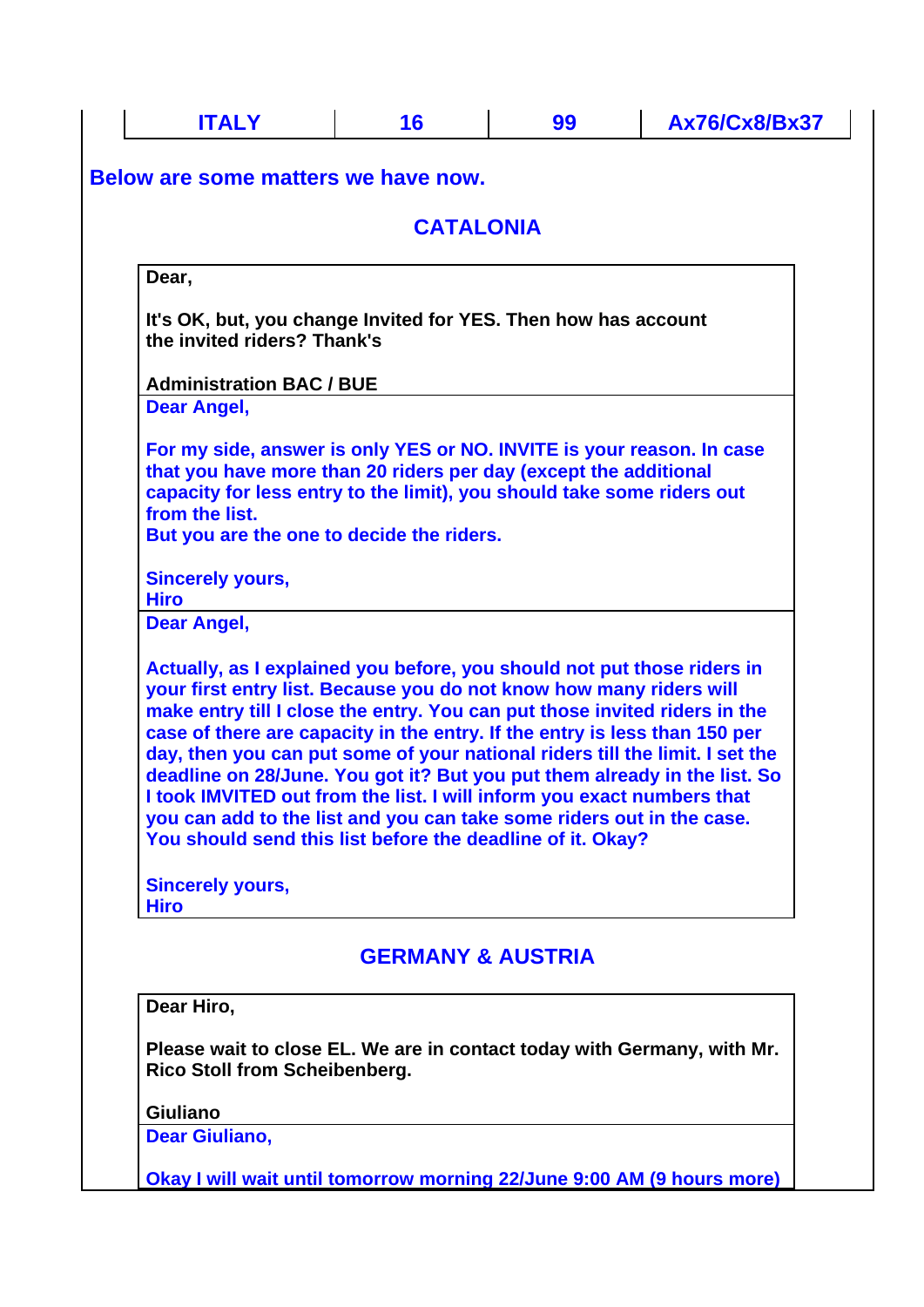**for Germany (we have delegate in the country) and Till 23/June 9:00 AM for Austria (33 hours more. we have no delegate in the country). This is the maximum exception for this time. If no, I cannnot finish this work on schedule or in this week and I have to extend deadline for host countries. I cannot do it. Please understand it.**

**Sincerely yours, Hiro**

**Dear Hiro,**

**I think is not possible. I try but I think time is too short. I must contact this evening Mr. Rico. Mr. Rico can have to Mr. Krumbrigel (that is in Hospital) the contact with Rider. Mr. Rico must contact Rider and create EL … too much. 24 hour from now to close all. Italy, France and Spain are OK, so you don't must work on EL next week. Otherwise Germany and Austria will be out of WBC.** 

**Giuliano**

**Hello Dear Friends,**

**I am Giuliano from Italy, The Entry List of WBC 2012 will be close today. No riders from Germany. I write today to Mr. Hirano in Japan to ask he to wait Germany. Our German Delegate is not well in this day, he is hospitalized for surgery and maybe Riders don't have information. Unluckily no Rider from Germany. We are pity. For this reason we have the possibility to register German Rider till tomorrow. If you can, if you want compete in WBC or also only in last round of WBC in Italy the 4 and 5 August in Sonico you can write me or to Mr. Libor but only till tomorrow not over. Mr. Hiro must close Entry List in 24 hours… I hope you have the possibility to come here to compete and to meet our dear International BikeTrial "crazy" family. Your presence for us is very very important. If you don't have BIU License EBU can issue it in very short time. Please contact me very soon, and try to come in our Competition, we are on work very strong to have a perfect race.** 

**Giuliano Gualeni**

**Italy**

**Dear Giuliano,**

**At the first, You are the most to understood and working very hard to get participants and the countries as the WBC organizer. I feel so much thanks to you.**

**It is very pity that Frank is in the hospital. I hope he will get well soon. I do not know what is happened to him, because there is no any information. I also do not know if he has been making his entry list for WBC. If he has it, He should send it for his riders to BIU. I can wait for it. I may be can find the reason for exception to extend some days to the deadline. If he has no list making till this time, it is too late. I cannnot wait for it. I should close it by the rules. Any way, we should check about the reason why we have no entry from Germany for this**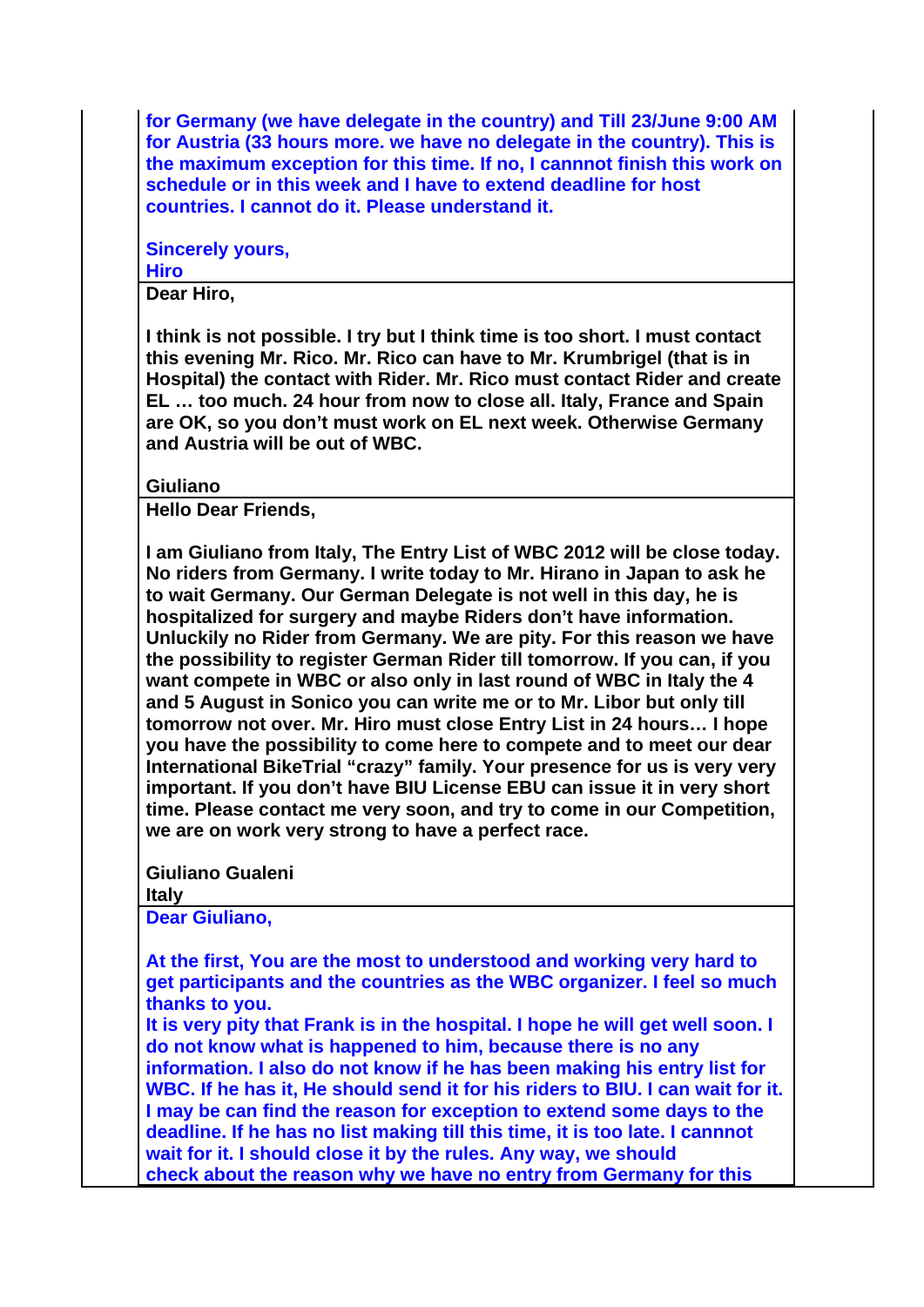**time.**

**Austria, we have no delegate. Is any rider from Austria took part in EBC this year? I think if there is a rider wants to come to WBC, he can find the event information on the web siteof EBU. And can contact to EBU. If we have no any contact from Austria yet, there will be no reason to extend our deadline. We should keep our schedule. What I can do for Austria as max is wait till 23/June 9:00 AM. If you got entry, please let me know.**

**This is my opinion and I hope you will understand it.**

**Sincerely yours,**

**Hiro**

**To all,**

**I am hoping to get many riders from many countries for WBC. But it is the international championship and not regional event. Therfore we should organize everything under the rules and evrything must be right. We should solve all problems by our rules. If we bring feeling in it, that sure broke important thing to continue on. Our delegats knows entry rules very well and if the problem was happened, it because of his work and the delay of event information. We should change it better for the next time. That what I can say here.** 

**Sincerely yours,**

**Hiro**

**Dear Hiro,**

**the Germany Rider for the WBC 2012 in Spain and Italien. Team Manager and Delegate: Jörg Treue** 

**Sincerely yours,**

**Frank**

**Dear Frank,**

**Please check the list. And the part in RED color is not right. Please send me the right data.**

**Sincerely yours,**

**Hiro**

**Dear Giuliano,**

**The entry data is not perfect. I will wait for the right data from Frank. I hope he will complete the entry today.**

**Sincerely yours, Hiro**

**Dear Hiro,**